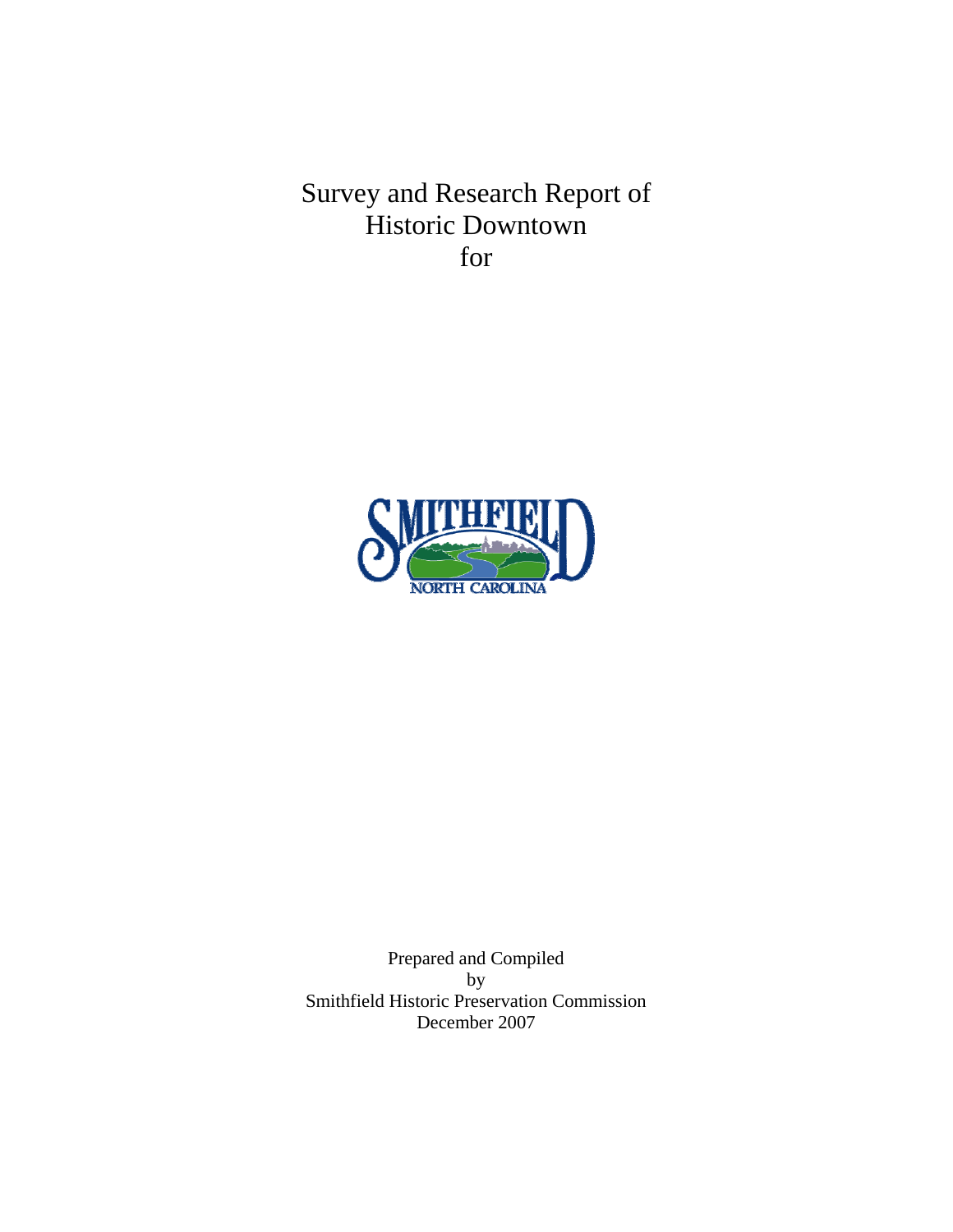## General Physical Description

 The Downtown Smithfield Historic District is an irregularly-shaped two-and-onehalf block area, the principal focus of which is the intersection of South Third and Market Streets in Smithfield, the county seat of Johnston County. The principal, intact block of mostly one-and two-story buildings dating from about the 1890s through 1930s lies on the southeast side of the 100 block of South Third Street, southwest of its intersection with Market Street. A small group of buildings on the southwest side of South Third Street, adjacent to its intersection with market, is also included. Extending northwest from the intersection, the southwest side of the 200 block of Market Street is a nearly intact block face of brick commercial buildings. Southeast of the intersection lies the 300 block of Market, which terminates at a parking lot at the intersection of Market and Fourth Streets. The First Citizens Bank building, at 241 Market Street, anchors the northwest corner of the district, while the Municipal Building at the corner of South Fourth and Johnston streets defines the southeast corner. Commercial area of primarily non-contributing commercial fabric are adjacent to the district in roughly all directions. To the southwest lie governmental buildings associated with the Johnston County Courthouse, and a late-nineteenth and early-twentieth century residential area borders the southeast and southwest district boundaries.

 Distinctive in this district of primarily one-and-two-story modest buildings are the three-story Austin Building at 127-131 South Third Street, the Hood Brothers Building at 101 South Third Street (individually listed in the National Register), and the First Citizens Bank at 241 Market Street. The latter two are also notable for their full-scale decorative Neoclassical finishes. The Howell Theater, 141 South Third Street, is the finest example of Art Deco architecture to survive in Smithfield.

 Within the district are 24 contributing properties. All of the buildings are of brick masonry construction and date from around the 1890s through 1943. The majority of the properties are executed in traditional and widely popular commercial vernacular styles of the early-twentieth century which are found in small town commercial districts all over eastern North Carolina. These building styles are distinguished primarily by the simple masonry details, such as corbelled cornices, behind and recessed panels, flat stone windowsills and lintels, and quoins. Nine of the 24 buildings have painted masonry. As is typical of early-twentieth century commercial districts, many of the buildings have experienced storefront alterations. However, they maintain an overall remarkable degree of integrity of design, setting, scale and materials, especially above their shopfronts.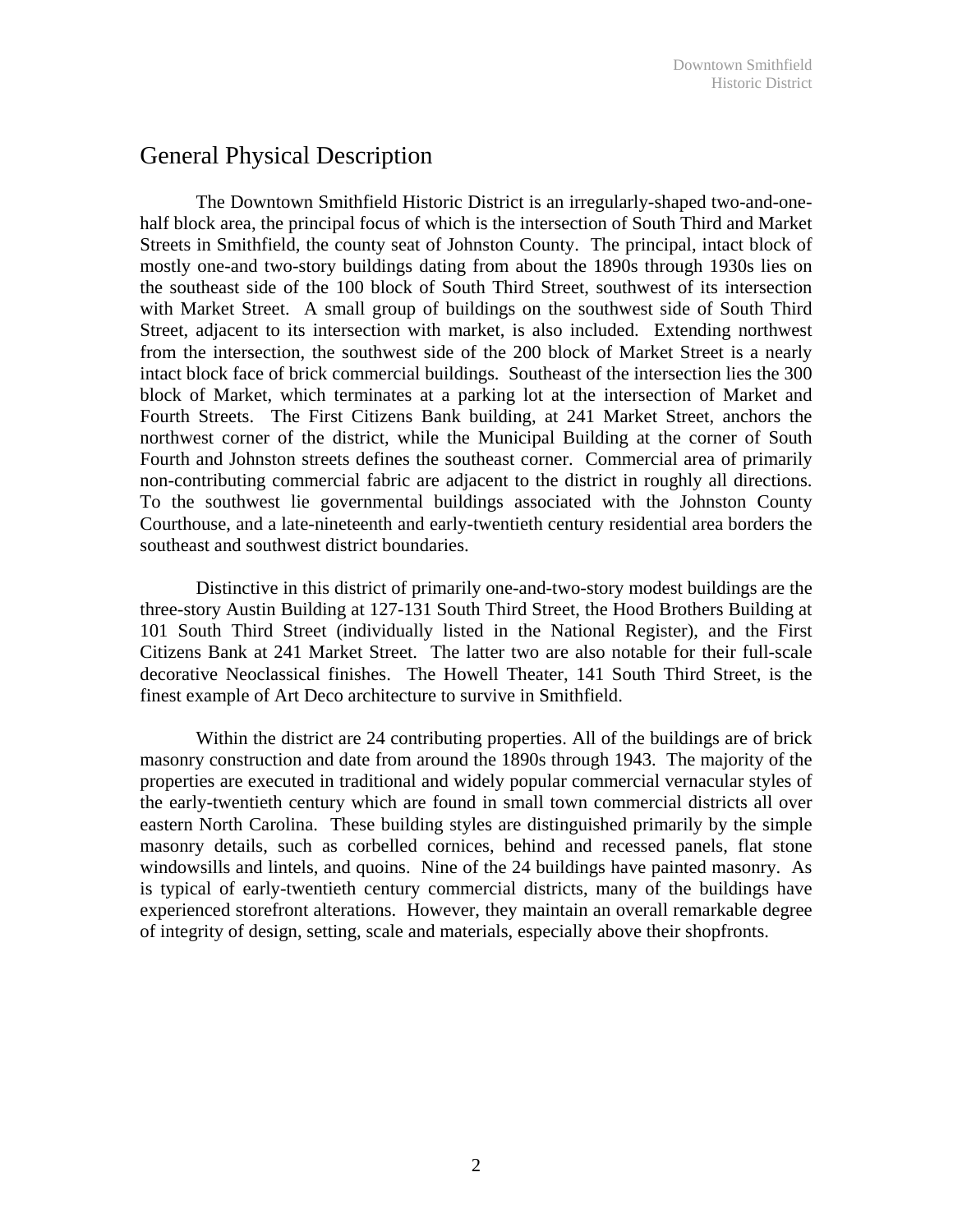#### Inventory List

SM = Sanborn maps ( 1885, 1891, 1896, 1901, 1908, 1915, 1924 ) SHBE = Smithfield Herald Bicentennial Edition INV = An Inventory of Historic Architecture, Smithfield, NC  $S\&P =$  Survey and Planning Branch files

# South Third Street, East Side

### **Hood-Spiers Building 101 S. Third Street ca. 1890**

The nicely detailed two-story, three-bay brick building stands on a prominent corner at the intersection of Market and South Third Street. A pressed tin cornice is surmounted by a corbelled parapet with shallow pilasters. Below the cornice are brick corbelling and three small recessed panels which are centered above the one-over-one double-hung sash in decorative surrounds. Corner quoins complete the ornamentation of the front façade. The recessed entry is flanked by display windows set on a tile spandrel. A 1906 documentary photograph shows a small cornice located above the storefront. The Market Street elevation features a parapet stepped toward the rear and an entry on the street level near the rear of the building. This entry shows in the 1906 photograph, as do the six second-level windows, which are now bricked in. The interior retains a pressed tin ceiling.



Beau Robin Hood, a local druggist, reportedly built this as a one-story brick building in the 1980s. It had been enlarged to two stories by 1906 by J. D. Spiers for his dry goods and furniture business. J. D. Gregory operated a dime store here beginning in the mid-tolate-1930s and is likely responsible for the storefront remodeling. (SM, INV, S&P)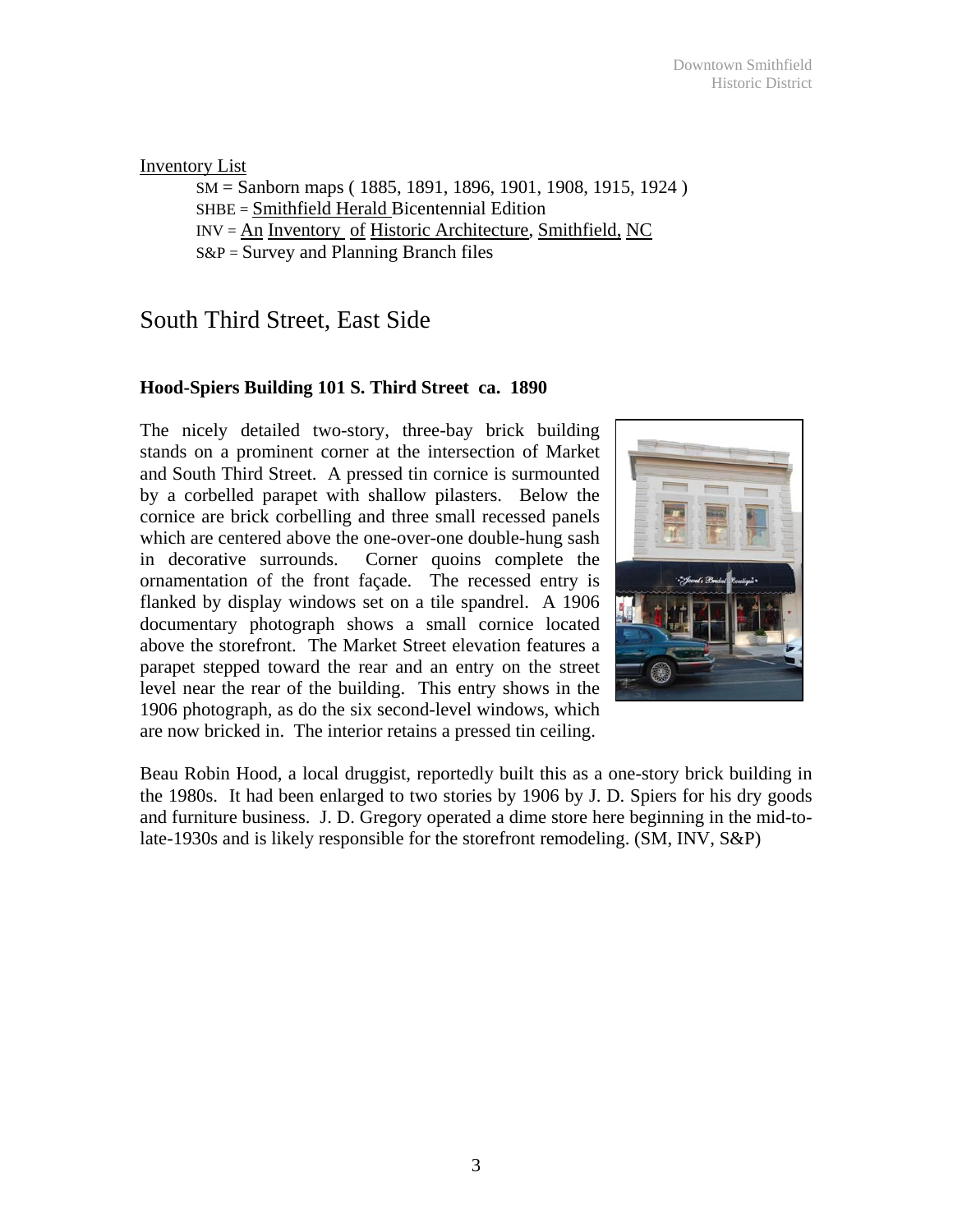Downtown Smithfield Historic District

#### **Commercial Building 103 S. Third Street ca. 1900**

This is a small one-story, stretcher-bond-brick building with two recessed panels and a shallow stepped parapet. The double-door recessed entry is flanked by display windows which have a tile spandrel beneath the glass. The building was operated early as a dry goods establishment, later as a grocery store and, by 1913, as Smithfield Hardware. It is currently used as a jewelry store. (SM)

#### **Commercial Building 105 S. Third Street ca. 1900**

This utilitarian three-bay, two-story brick building is simply finished wit a blind panel surmounting three one-over-one double-hung sash on the second floor. Modern display windows angle into the recessed entrance, which is covered by a continuous metal canopy above the street level. The store was utilized as a general store until around 1915, when it is noted on Sanborn maps as being used for "motion pictures." The upper story was remodeled in 2007 to residential apartments and the lower floor is available for retail sales and service uses. (SM)

#### **Creech's Pharmacy 109 S. Third Street ca. 1900**

A deep corbelled brick cornice above three recessed panels decorate this one-story, three-bay building constructed ca. 1900. A central double-door entrance is flanked by plate glass windows. Utilized in 1901 as S. Field Furniture, and later as a grocery store, the building is locally known for the drugstores, which have operated here. A. S. Johnston operated a pharmacy here until 1951. James L. Creech moved his pharmacy to this site that year and the pharmacy/soda fountain is still in operation. Handsome mahogany fixtures, featuring fluted columns and elaborate cartouches, were brought to the building from D. Heber Creech's drugstore on Market Street. (SM, INV, S&P)





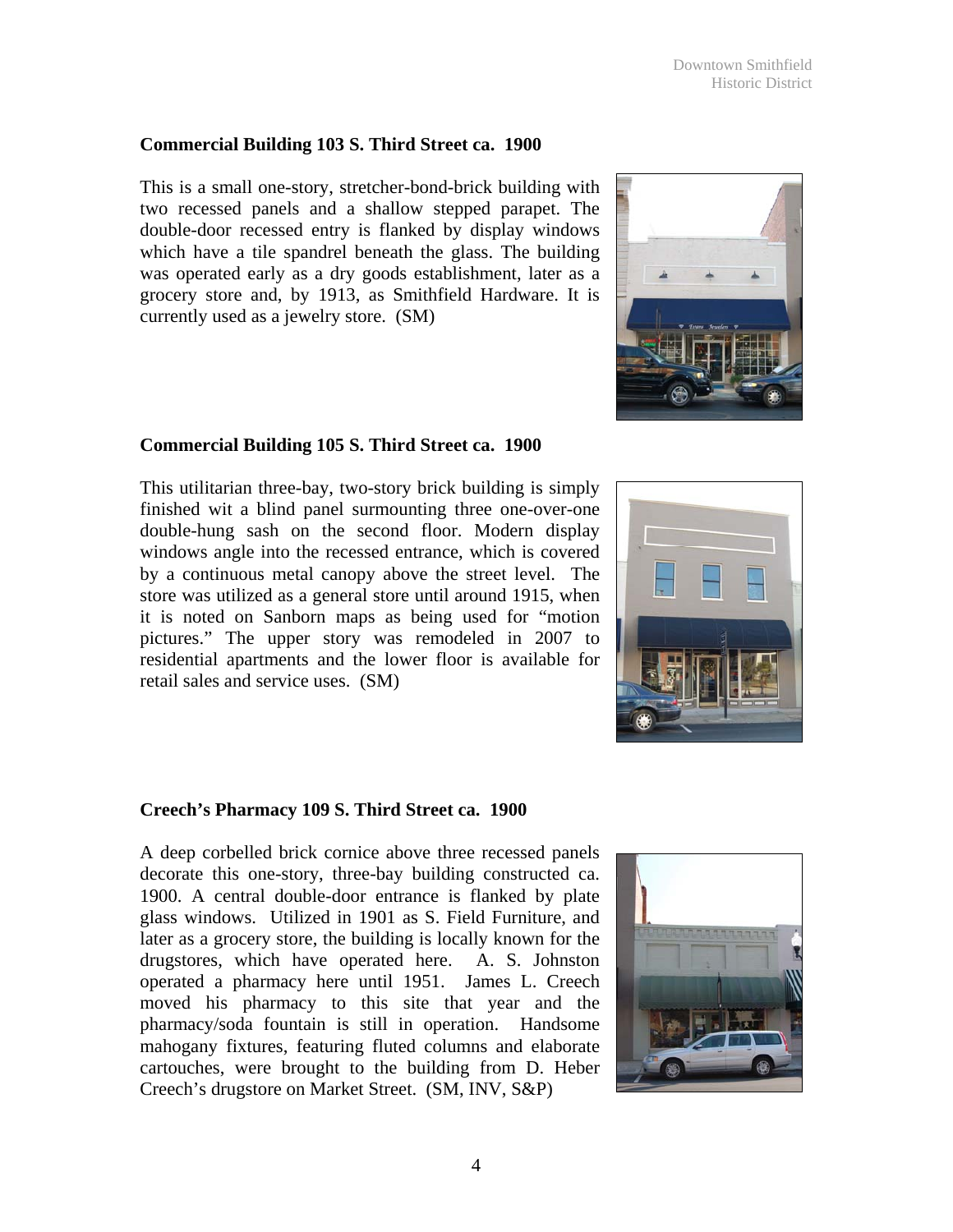5

## **Commercial Building 111-113 S. Third Street ca. 1901-1908**

This is a simple one-story, painted brick building with one blind panel above the recessed entry. It may originally have been joined with the structure next door as an undivided building; the parapets were apparently remodeled ca. 1920. Modern display windows flank the single door entry, all of which are sheltered beneath a canvas awning. The building's early uses include a furniture store and a grocery store. (SM)

## **Commercial Building 115 S. Third Street ca. 1901-1908**

Except for the stepped parapet, this storefront is similar to the building next door. The modernized entry is apparently an early configuration. Early on, this was George Thurton's music store. Gregory's dime store was also located here prior to its move to the Hood-Spiers Building in 1933. The building currently houses a photography studio. (SM, S&P)

## **Commercial Building 117 S. Third Street ca. 1901-190**8

A large recessed panel topped by mousetooth corbelling and a narrow recessed strip are the major decorative features of this one-story, one-bay painted brick building. The asymmetrical storefront is composed of modern plate glass doors, all of which are sheltered under a canvas awning. Constructed between 1901-1908, the building by 1908 was being used as a grocery. A gift shop currently occupies the building (SM)





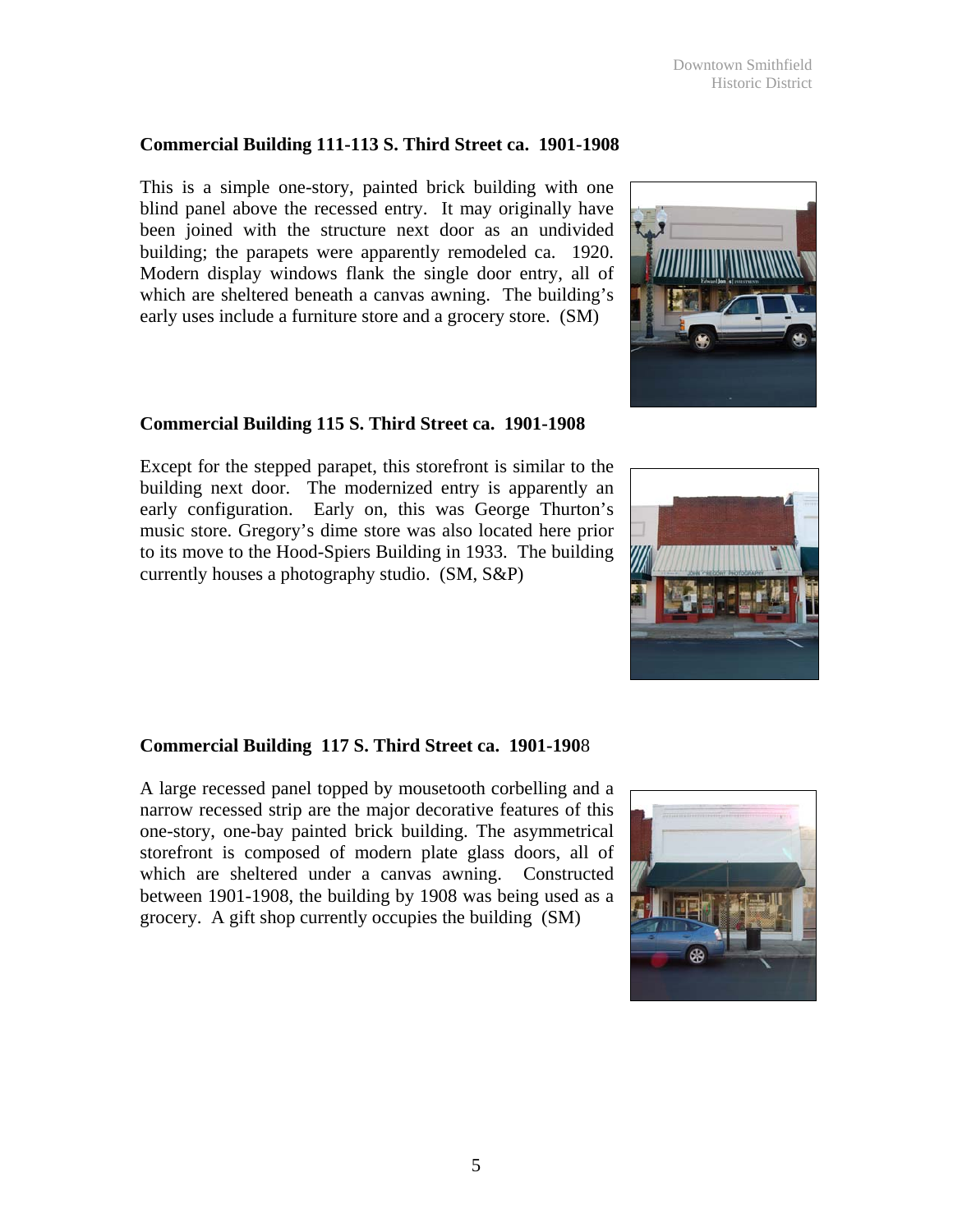## **Commercial Building 119 S. Third Street ca. 1901-1908**

This is a small, typical one-story commercial building with a corbelled cornice and a recessed central entry flanked by display windows above a tile spandrel. No canopy exists above the altered storefront. Early uses of the building, according to Sanborn maps, include a hardware store and a crockery. A property is currently available for retail uses. (SM)

## **Commercial Building 123 S. Third Street ca. 1915-1924**

A shallow stepped parapet and a blind panel outlined in contrasting brick are the only exterior decoration on this utilitarian one-story building. The storefront is comprised of modern wide entrance that is flanked by plate glass display windows, all of which are covered by a canvas awning.

## **Austin Building 127-131 S. Third Street 1921**

Hailed as the "largest department store in eastern North Carolina" upon its completion in 1921, this imposing threestory red pressed brick building towers over the streetscape. The building is seven bays wide on the upper floors; the windows have been paired on the ends and tripled in the center to create three mail bays. The façade is strongly symmetrical. The concrete-capped parapet terminates at the corners with end pilasters topped with concrete finials. The central bay features three large windows with concrete sills and on each of the top two floors, a row of six small windows at cornice level, and a central pediment ornament which rises above the parapet and is decorated with vertical







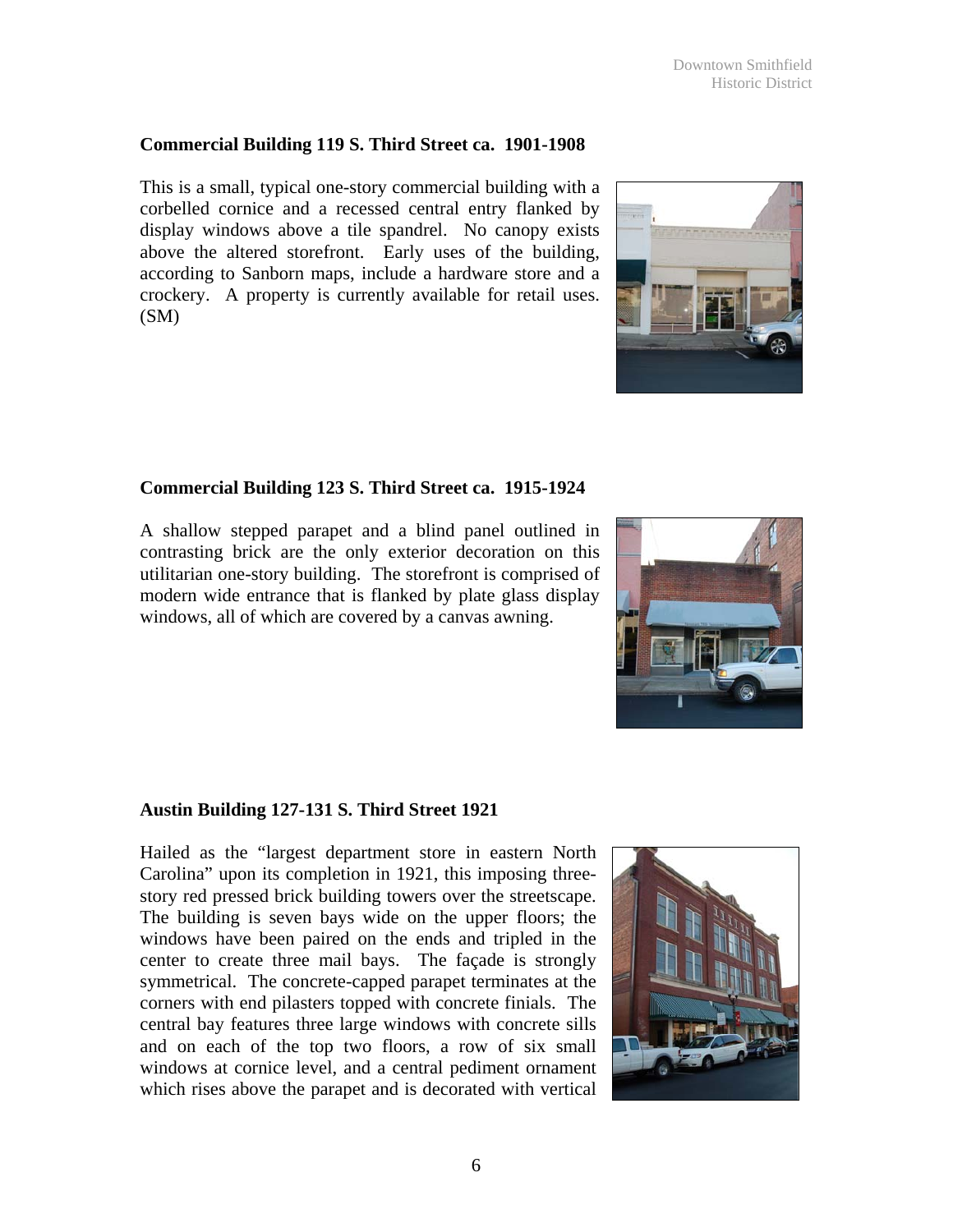banding and finials. The end bays are slightly recessed and have large windows on each floor; they are separated between floors by paired sets of small blind panels. Windows on the front elevation are the original frame, double-hung sash. The rear and side facades retain traces painted Austin's signs and ten-and-fifteen-light industrial windows were removed during a renovation in 1999. A ca. 1920s photo of the store shows that it had a center-recessed entry with display windows, as well as recessed and angled entrance on each corner.

A documentary photograph from ca. 1910 shows one-and-two-story frame buildings on the site where Austin's was later built. The department store was built for Willis Austin to replace the Austin-Stephenson Store on the west side of South Third Street. The building has, in the latter part of the twentieth century, served as a Heilig-Meyers Furniture Store and, in most recent years, has housed the temporary facilities of the Ave Gardner Museum. (SM, INV, S&P, SHBE)

#### **Commercial Building 137 S. Third Street ca. 1935**

This small three-bay building has a stepped, concrete-capped pediment and vertically-laid brick along the cornice. Decorative brickwork defines the center "bay" above the altered storefront. Here, brick pilasters on concrete plinths create three bays and are infilled with modern plate glass. The central entry is modern, as is the rounded metal canopy over the door. It is currently used as a restaurant.



#### **Howell Theater 141 S. Third Street 1935**

Smithfield's finest example of Art Deco architecture features a classic period frontispiece in the popular ziggurat motif, which creates a bold silhouette against the sky. Concrete capping tops the flat parapet with corner pilasters. Decorative vertical rectangular panels, in a checkerboard motif created by dark and light brick, flank the frontispiece on the third level. Two one-over-one, double-hung sash occupy the center bays of this level. On the second floor of the main elevation are four oneover-one, double hung sash, the center two of which are within the frontispiece. The pedestrian level storefront was altered with modern pressed pebble panels and a modern plate glass and aluminum central entry when the theater was remodeled into four cinemas in 1972-1973. It is still in operation as of 2007.

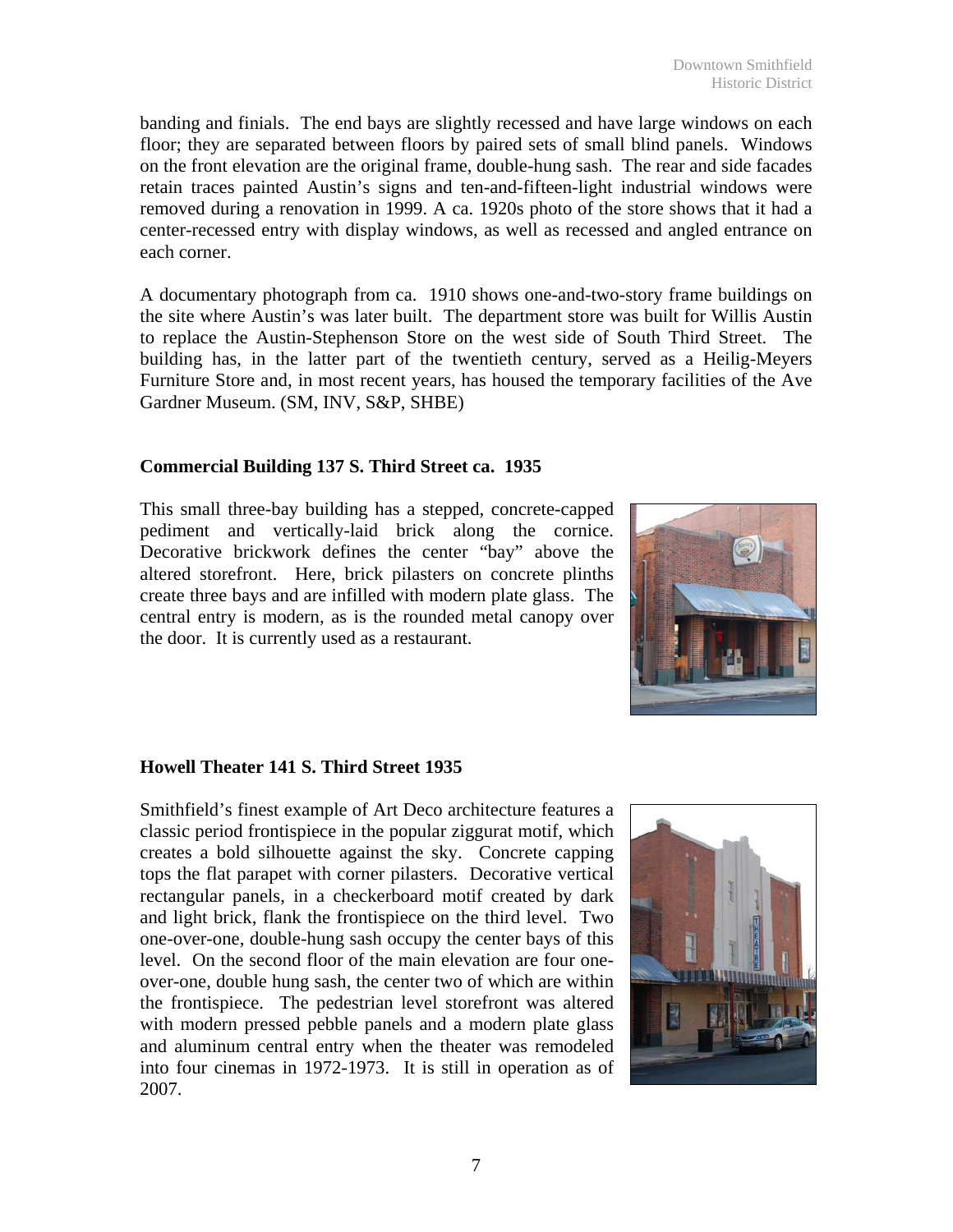H. P. Howell, who operated several theaters in Smithfield and throughout eastern North Carolina, built the Howell after the Sanders Theater on Market Street, burned in 1934. A number of businesses, all apparently housed in frame buildings, had occupied this site since the early twentieth century, including "Fred's Place," which was a local eatery, Bud Brown's Barbershop, and the "Western Hot Spot," a café. The Howell Theater was designed by local architect Miles Hildebrand, who worked for the J. P. Rogers Construction Company. Built at a cost of \$50,00, the brick and stucco theater originally featured red velvet draperies, a gold curtain and 900 seats. None of the original interior material survives. (INV, S&P)

## **South Third Street, West Side**

#### **Hood Brothers Building 100-104 S. Third Street ca. 1923**

This well-preserved and impressive Neoclassical Revival commercial building anchors the southwest corner of the intersection of Market and S. Third Streets, long known as "Hood's Corner." It is constructed of red pressed brick accented by blond brick window surrounds and stringcourses at the sills. Blonde brick decorative horizontal banding over windows, and vertical banding at the corner, is accented by white diamond-shaped tiles. A heavy pressed tin modillioned cornice caps the building; a smaller cornice if found above the east-facing storefronts on Third Street. Apparently, two original storefronts survive, one each on the Market and Third Street elevations. The drugstore occupied most of the first floor and its entry was in the recessed corner that



contained double wooden doors flanked by plate glass display windows. A similar entrance on Third Street served the south one-third of the building. The secondary Market Street entrance accessed the rear of the drugstore. Prominent twelve-over-one sash in the second and third stories dominate the exterior of the building. The interiors of both stores have been altered, though the original barbershop in the underground basement is still in use with the original shop fittings. The upstairs spaces are used for office and retail purposes. Coffered tin ceilings and original display shelves remain intact.

The Hood Brothers Building was built for Thomas R. Hood by D. J. Rose of Rocky Mount, who worked throughout the South during the early twentieth century designing banks, hotels, churches, residences, and other buildings. The Hood family had been in the drugstore business in Smithfield since 1871, first occupying a store on Second Street. They moved to this site after the 1889 fire, first using a one-story building and then constructing the current structure in 1923. Besides the drugstore, the building housed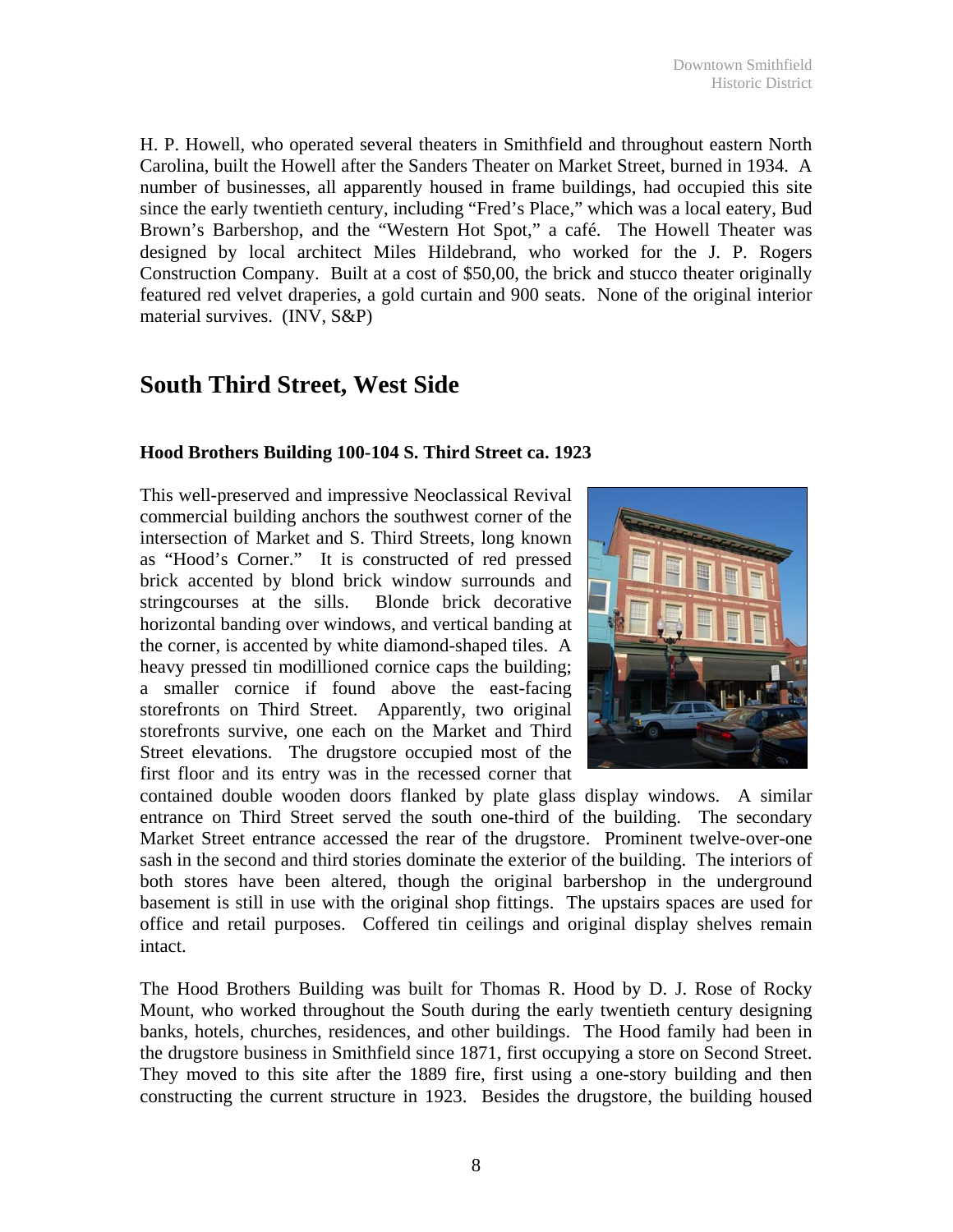offices for Dr. Thel Hooks and Dr. Royall, a barbershop in the basement, and the first A&P grocery store in Smithfield. The drugstore closed in 1973 and the building was sensitively rehabilitated in 1986 for commercial uses. (National Register, 1986)

### **Commercial Building 106 S. Third Street ca. 1900, ca. 1915-1924**

The simply finished two-story, four-bay building features a stepped parapet and two blind panels. A row of four one-overone double-hung sash in wood frames light the second floor. The central recessed entrance appears to be an early configuration, with double wooden doors and display windows with cut-away corners. The building was used in the early twentieth century as both a grocery store and a clothier. It appears to have been raised to two stories between 1915-1924. It is currently used for offices. (SM)



### **Commercial Building 108 S. Third Street ca. 1900, ca. 1915-1924**

Although a one-story brick building appears on this site on the 1901 Sanborn map, the current structure appears to have achieved its Art Deco appearance during the 1920s; the structure shows as a two-story building on the 1924 Sanborn map. It features a gabled parapet with concrete capping and arched concrete finials and a small blind panel in the central gable above the five six-over-six double hung sash window band. The recessed central entrance with double wooden doors and display windows is an early configuration. The structure is vacant. (SM, INV)

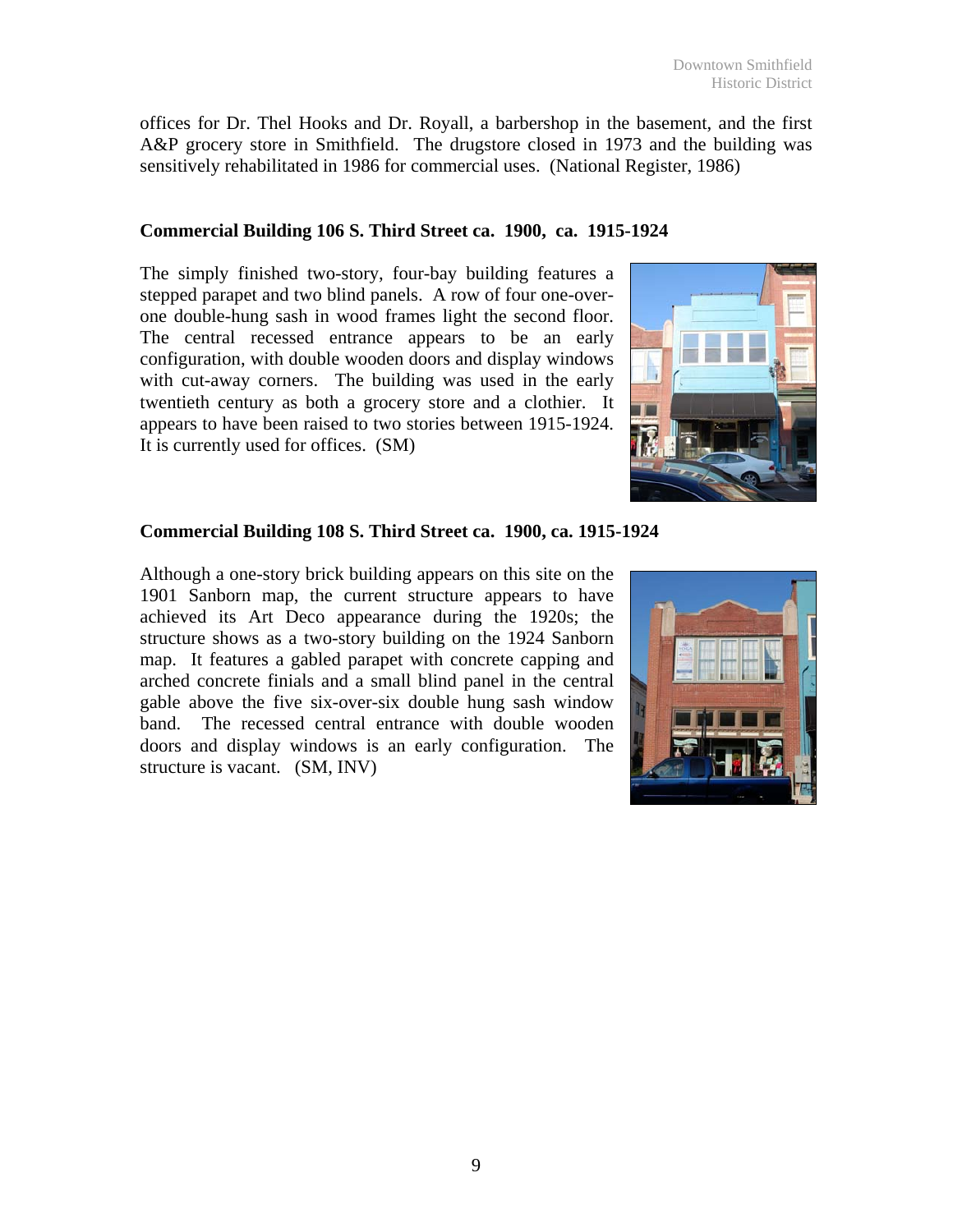## **Market Street, South side**

#### **Commercial Building 226-228 Market Street ca. 1901-1908**

The symmetrical façade of this six-bay, red painted brick building features blind panels centered above each window and a corbelled cornice. The upper sash of each window are divided into four larger rectangles. The storefront is altered with a black glass tile dado and modern display windows. A variety of retail uses over the years have been housed in this structure. (SM, INV)



#### **Commercial Building 230-232 Market Street ca. 1901-1908**

The storefront at 230-232 achieved its two-story height between 1901-1908, either incorporating or replacing a one-story structure on the site in 1901. The slightly stepped parapet rises above a long narrow blind panel, beneath which are paired blind panels. Two bands of four one-over-one double hung in wooden surrounds sash light the second floor. A modern canvas awning shades both storefronts, with two entries, each flanked by large display windows. A set of stairs in the center of the building are accessed through a single front door. Sanborn maps labeled this structure as offices until



1915, when one side became a jewelry store. Two retail businesses with separate storefronts now share the building. (SM)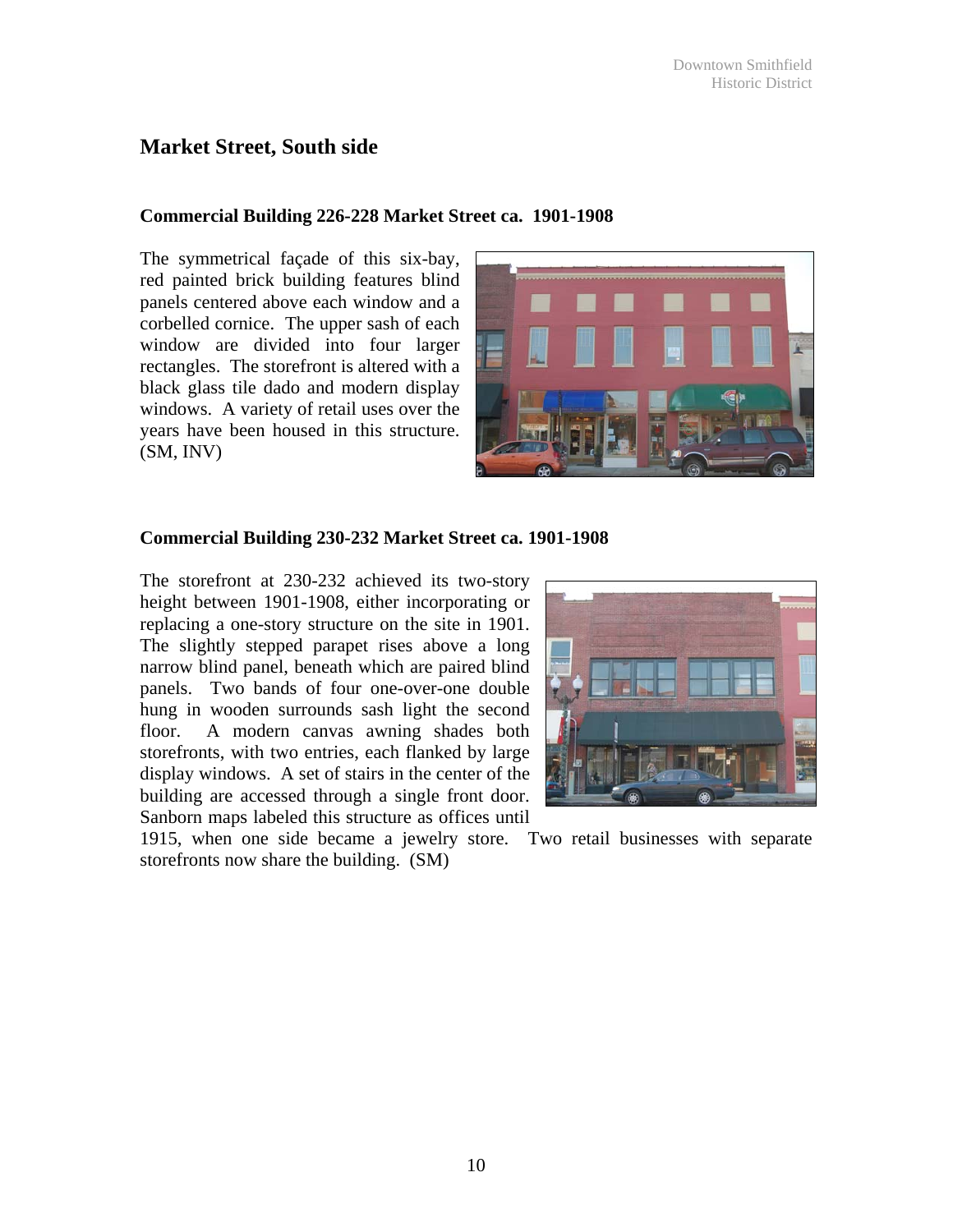### **Commercial Building 234 Market Street ca. 1901-1908, ca. 1915-1924**

This structure was constructed as a one-story building around the turn of the century and was apparently raised to two stories between 1915-1924. The brickwork on the front façade appears to join this storefront with that at 230-232 Market Street, but the buildings are apparently separate. 234 Market Street features a center stepped parapet above a blind panel and a band of four one-over-one, double-hung sash in wooden surrounds. A modern canvas awning covers the center entry flanked by display windows above a black tile spandrel. The building is being used for retail purposes. (SM, INV)



### **Commercial Building 312 Market Street post 1945**

One-story modern brick commercial building with wooden shingled mansard awning.



### **Commercial Building 314-320 Market Street ca. 1924-1935**

Similar facades characterize these separate buildings that date between 1924-1935. Each building features a gabled parapet with concrete capping, blind panels outlined in concrete, horizontal banding just above the storefront level, and pilasters topped with flat concrete tops.



Both storefronts have been altered; the display windows at 320 Market Street have been filled in with brick and modern strip windows, while the storefront on the 314 building features modern plate glass and single glass doors. A jewelry shop occupies the 320 Market storefront and a barbershop and restaurant currently occupy the storefronts in the building at 314 Market.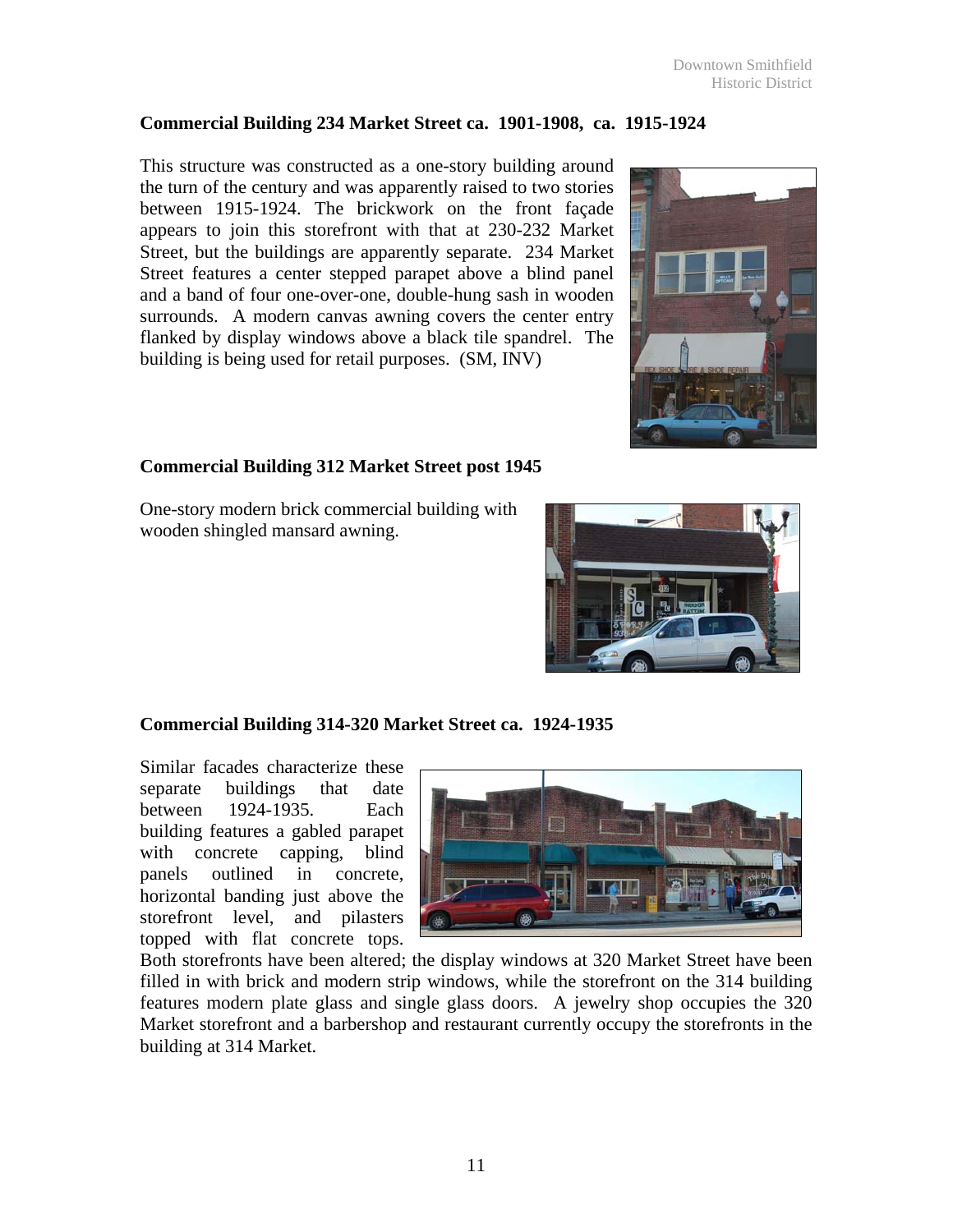### **Carolina Telephone Building 326 Market Street 1913**

This is a handsome Colonial Revival commercial structure constructed in 1913 by Carolina Telephone Company. The freestanding two-story, three-bay building has a recessed southeast corner with a tripartite wooden door on the first level and a one-overone sash window, with a stone lintel, on the second floor. Decorative features include stone lintels and sills, a stringcourse, and a substantial overhanging pressed tin modillioned cornice. Two first floor windows on the main elevation have been bricked in and a third possibly converted into a modern entrance with mental canopy. The second



story of the main block features a large one-over-one sash window flanked by two narrower windows of the same configuration. The three are topped with continuous stone lintel. A modern addition in the rear is sympathetic to the original building. The parapet on the side elevations is stepped toward the rear and windows in the side elevations are slightly arched with two-over-two sash. Carolina Telephone purchased Smithfield's locally owned telephone system, which had been in existence since ca. 1905, in 1911. This structure continues to be used by the telephone company for offices. (SM, INV, SHBE)

## Market Street, North side

### **First Citizens Bank 241 Market Street 1913**

Built by V.C. Brown, with the firm of Joe W. Stout and Company of Sanford, this imposing Neoclassical structure is a monument to one of Smithfield's most important institutions. First Citizens Bank grew out of the Bank of Smithfield, which originated in Smithfield in 1898. This building is still used for banking purposes. The three-story, three-bay building is constructed of pressed blond brick. Stylized pilasters standing on tall stone



plinths define the corners of the front façade and the six-bay east side elevation.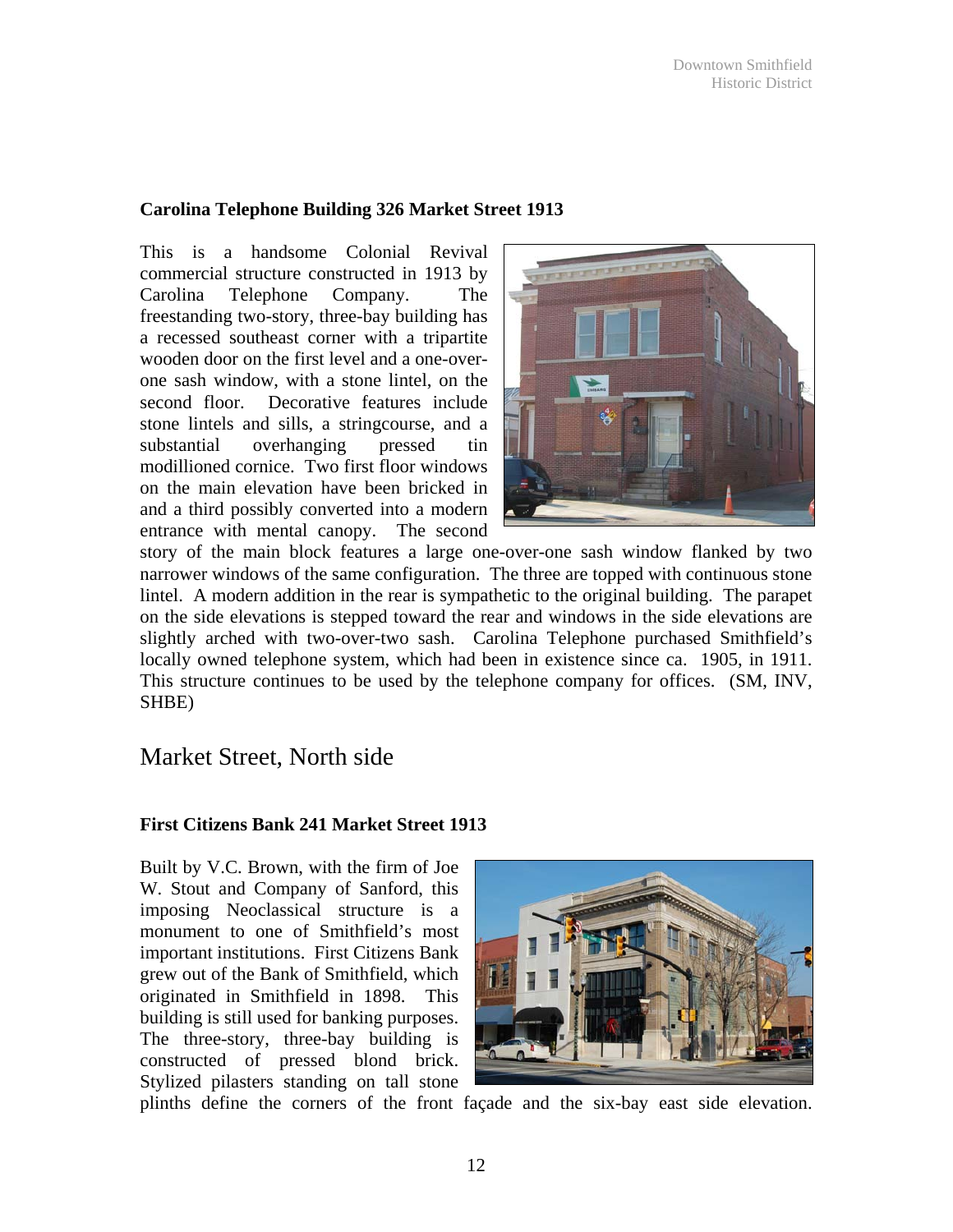Horizontal banding, a projecting cap, and projecting stone ornaments decorate the top of the pilasters. The building is crowned by a massive stone overhanging modillioned cornice, above which is a stone-capped flat parapet with corner blocks. A Doric entablature decorates the front façade between the second and third floors and small flat pilasters define the three window bays on the third level. The double door entry, with replacement modern doors, is topped by a gabled pediment. All of the building's original double-hung frame sash on the first and second floors were replaced with glass block in the 1950s. The two-story interior lobby, which once featured marble teller cages and octagonal tile floors, was also modernized in the mid-twentieth century. A modern unsympathetic three-story, two-bay extension is attached to the building's west side. The structure is currently occupied by Johnston County Heritage Center. (INV, SHBE, S&P)

## South Fourth Street, West side

### **Gabriel Johnston Hotel- Municipal Building 116 S. Fourth Street 1937**

Constructed in 1937, the former Gabriel Johnston Hotel is a three-story, I-shaped in plan building with Art Deco architectural influences. The main elevation is five bays wide; the first floor windows are oversized twelveover twelve sash, while those on the upper two floors are eight-over-eight. The central bay features a tripartite double-door entrance and small pairs of four-over-four, double-hung sash in the



second and third floors. The side elevations of the main block are three bays wide and mimic the front elevation in the arrangement and size of windows. A one-story recessed porch with a single entrance links the main block to the rear section of the building. Brickwork on the entire building is Flemish bond, and stone lintels with keystones top each window. Art Deco touches are seen in the flat piers between the bays, the cement capping of the pilasters which define the bays, and in the decorative patterned brickwork in the center rectangle of the main façade. The front entry, which is sheltered by a suspended metal marquee, is approached by concrete steps on either side of a brick and concrete porch that is defined by a plain wrought-iron balustrade.

The hotel was built on the corner of Johnston and Fourth Streets, on land formerly occupied by a portion of the Banner Warehouse which burned in the early 1930s. A contemporary account noted that the building was a "modern hotel" which had cost \$75,000 to build. The architect was Miles Hildebrand, who was employed by the local construction firm of J.P. Rogers; the Rogers firm constructed the building. The hotel was converted into the town hall/police station in 1963 and the interior has been altered with dropped ceilings, modern paneling, and partitioning.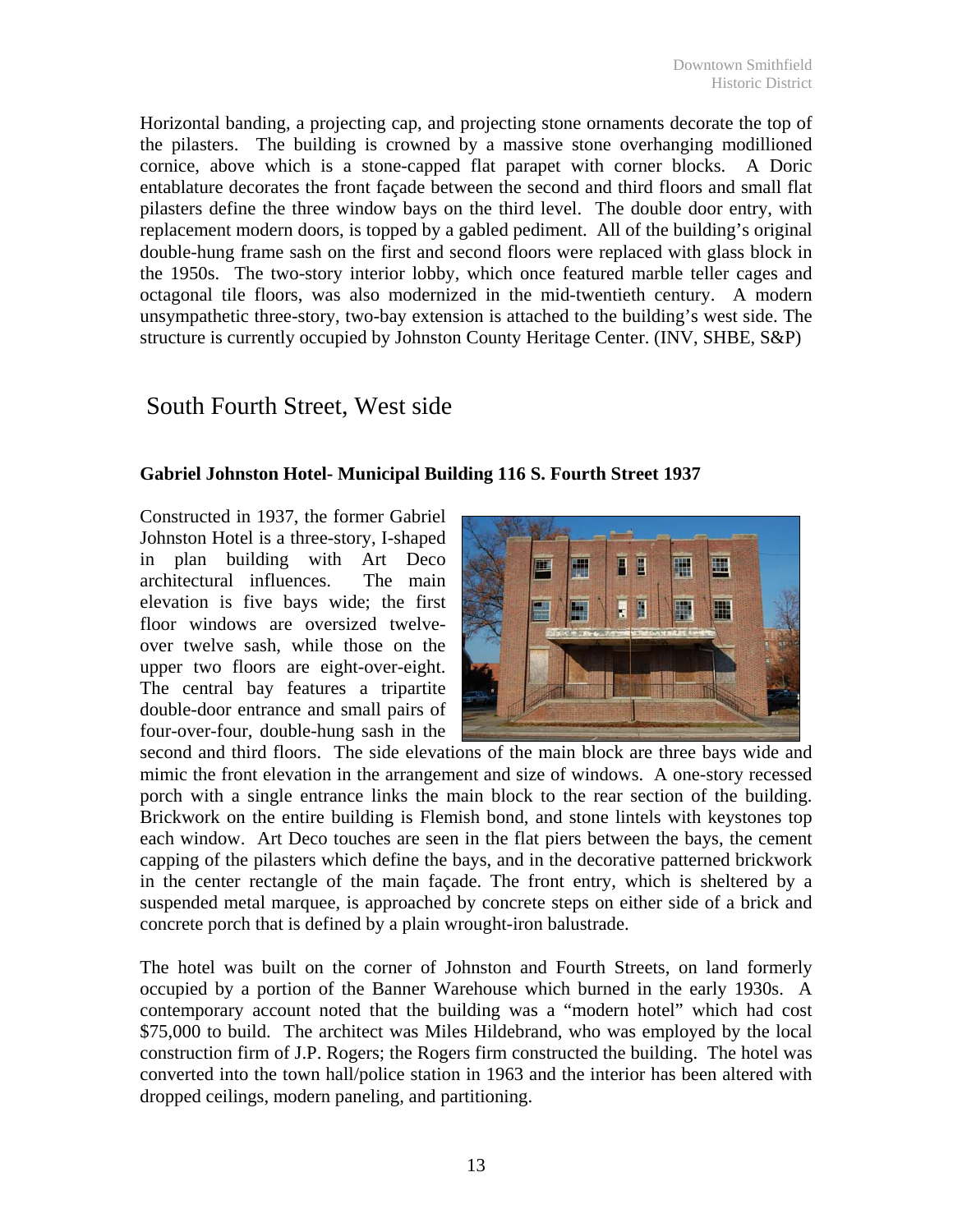## Summary

 The Downtown Smithfield Historic District, a roughly two-and-one-half block area focused around the main intersection of Market and Third streets, is currently on the National Register as a remarkably intact collection of traditional early twentieth century commercial architecture. One and two-story, modestly decorated brick commercial buildings comprise the majority of the historic streetscapes, through there are also a number of individually significant structures. These include the handsome Neoclassical Hood Brothers Building, individually listed in the National Register and a local landmark business in operation since 1871; the 1913 Neoclassical First Citizens Bank, the flagship building of the financial institution which was founded as the Bank of Smithfield in 1898 and later became First Citizens Bank; the Howell Theater, Smithfield's finest example of Art Deco architecture, and Austin's Department Store, a towering red brick edifice which was billed as eastern North Carolina's largest department store at its opening in 1923.

 The historic district reflects Smithfield's commercial development between the 1890s and the mid-1930s. During this period several forces played major roles in shaping the development and appearance of the commercial area. The coming of the railroad in 1882 initiated Smithfield's first, albeit short-lived, real period of growth, but a disastrous 1889 fire destroyed all trace of the early commercial fabric. Rebuilding after the fire was concentrated at the intersection of Market and Third streets, in the heart of the present historic district. IN 1898 the town's first tobacco warehouse company was founded and the first warehouse. The Banner, was constructed adjacent to the commercial area. The bright leaf tobacco industry, and later the cotton industry, brought significant economic prosperity to Smithfield and, as a result, the commercial area's greatest growth occurred from the turn of the century until the Depression in the 1920s. Its appearance reflects the designs, materials, scale, and finishes popular in traditional small-town downtowns all over eastern North Carolina in the early twentieth century. The commercial area remains vital, with a majority of the stores occupied for retail purposes.

## Historical Background

 The town of Smithfield was created by a resolution of the North Carolina General Assembly on April 23, 1777, which stated that "a Town on the lands of John Smith on the North side of the Neuse River, in Johnston County (formed from a part of Craven County in 1746) where the Courthouse and other public buildings now stand…be chartered." The original town encompassed one hundred acres, drawn off in a regular grid pattern. The area covered the current fifteen blocks from Front Street east to Fourth Street, and from Hancock Street south to Church Street (Shoemaker, p. 1)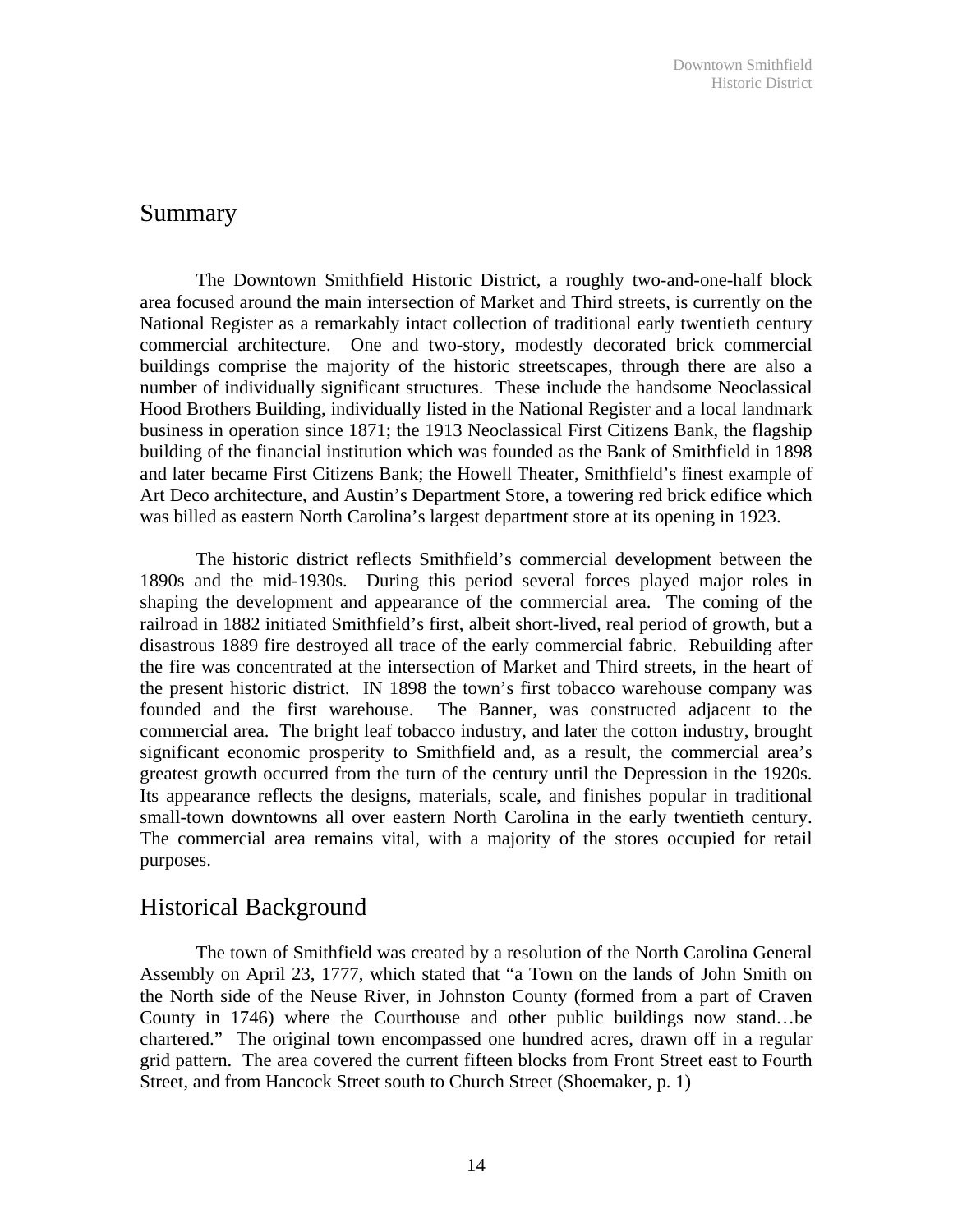Though Smithfield did not officially become a town until 1777, it was already well established as "Smith's Ferry" by 1759 and served as an inland port. Tobacco, naval stores and timber were loaded at Smith's Ferry and shipped to New Bern for export overseas (Lassiter, p.2). However, for several reasons, Smithfield remained a sleepy county seat well into the nineteenth century with very little growth or change. One major reason was the difficulty of navigation in the Neuse River, which prohibited any substantial development of river commerce for Smithfield. Another reason was the fact that Johnston County was an area of small subsistence farms rather than large-scale plantations in the antebellum period. The town also missed out on potential prosperity brought by the railroad in 1856 when the North Carolina Railroad's line from Goldsboro to Charlotte bypassed Smithfield four miles to the north.

 It was not until 1882 that Smithfield experienced its first real period of growth. That year, the North Carolina Midland Railroad acquired control of the Atlantic and North Carolina Railroad, a line which linked Beaufort to Goldsboro. The lease stipulated that a line must be built from Goldsboro west to Salisbury but, beset by financial problems, the line by 1882 was only completed as far as Smithfield (Lassiter, p. 24). The railroad ran right down Market Street (then known as Railroad Street) through the heart of the business area in Smithfield, allowing merchants direct access to rail service and connecting the town with neighboring states. Commerce flourished and Smithfield did experience a boom period of prosperity. One citizen noted that during the mid-1880s the town had been "crowded with visitors 'prospecting' for business locations; that Smithfield had no empty stores, and that the town's property valuation had risen 100 percent" (Lassiter, p. 24).

 The 1885 Sanborn insurance map indicates that the small but bustling business district was concentrated along roughly two blocks of Second Street from Church to Bridge Streets and along Market Street between Second and Third streets. General merchandise establishments, saloons, and other assorted retail interests flourished, mainly in one and two-story frame structures.

 The Midland railroad line was removed from Market Street in 1886 and new lines were laid east of town. This removal initiated a noticeable slowing of the town's development for a decade or so. By 1888, the town was experiencing a local recession and in 1889 a calamitous fire destroyed practically the entire business district. Rebuilding began almost immediately, with the focus of the business district shifting one block east and concentrating around the prominent intersection of Market and Third streets (Shoemaker, p.3). One landmark business, the Hood Family drugstore, which had occupied the southwest corner of this intersection since 1887, was rebuilt on its original site after the fire. Thomas Ruffin Hood and Beau Robin Hood built a one-story brick building for their popular drugstore business. The business flourished and in 1923 the one-story building was replaced by the fine three-story Neoclassical building which still stands on the corner (Hood Brothers Building).

 Other property at this prominent intersection was owned by prosperous local black businessman Ashley Smith, who was responsible for the construction of several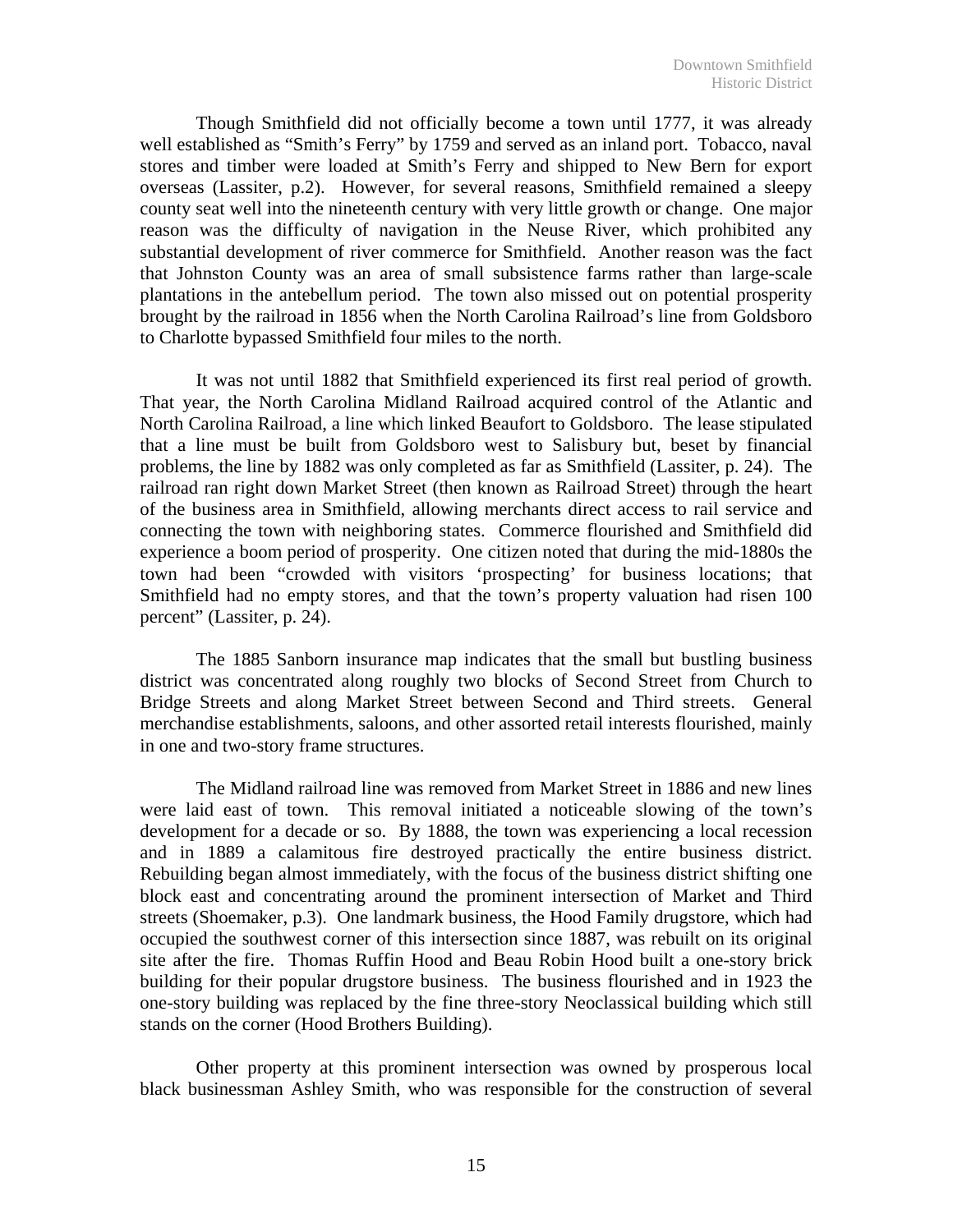buildings along Third Street in the late nineteenth and early twentieth centuries, including the handsome commercial structure at 121 S. Third. Blacks owned numerous businesses along the east side of Third Street in the early 1900s (Shoemaker, Oral history notes, n. p.). Smith was a hired worker who rose to great prominence and wealth and served as a town commissioner for several terms between 1891 and 1900 (Lassiter, p. 21).

 In 1898 the town's fortunes began to improve once again. A major reason was the cultivation of bright leaf tobacco in the southeastern part of the state and, as a result opportunities for profitable warehouse business arose. The impact of this phenomenon on the development of downtowns in eastern North Carolina was substantial. Smithfield's first warehouse company was organized in 1898. The Banner Warehouse was built the same year. The Riverside and Farmers' Warehouse soon followed and by 1900 the tobacco market was being hailed locally as an economic bonanza (Lassiter, p. 34).

 Critical to the successful establishment of the tobacco market was the chartering of the town's first financial institution, the Bank of Smithfield, in 1898. This institution later became the First Citizens Bank, today one of the state's largest and strongest financial institutions. The original two story brick bank stood on the west side of Third Street near the intersection with Johnston Street (Lee, n. p.). The handsome First Citizens Bank building on the corner of South Third and Market streets was constructed in 1913 by V.C. Brown, a contractor with the Joe W. Stout and Co. of Sanford (The Heritage of Johnston County, p. 58). The Bank's stately Neoclassical style, suggesting solidity and integrity as appropriate characteristics of a bank, was widely used in the early twentieth century. Other similarly styled banks in eastern North Carolina are found in Rocky Mount, Greenville, and Wilmington.

 Growth in the commercial area was steady during the prosperous years of the early 1900s, particularly between 1898 and 1915. Third and Market streets were being solidly developed with substantial brick and smaller frame buildings. Local newspaper accounts cite numerous examples of new businesses opening, existing businesses expanding, and major municipal improvements such as electricity and waterworks, brought in 1913 (Lee, n. p.). The town's population grew from 764 in 1900 to 1,347 in 1910 (Shoemaker, p. 4). A number of substantial buildings constructed during the period no longer survive, but were nevertheless indicative of the prosperity Smithfield enjoyed as the time. The City Hall and Opera House was one such building. Constructed in 1905 on the west side of Third Street, this was a handsome classical building with arched windows and a heavy overhanging cornice. The Town Hall occupied the first floor; the second floor was an opera house for stage shows and it also housed the Dixie Theater, Smithfield's first movie theater (Elsee, p. 2). A fire destroyed the building in 1926, along with most of the early municipal records.

 As Smithfield entered the 1920s it continued to enjoy economic good times that were supplemented by the rising fortunes of the cotton market which had become established in Smithfield around the turn of the century (Lassiter, p. 35). Civic boosterism, municipal improvements such as street paving downtown, increasingly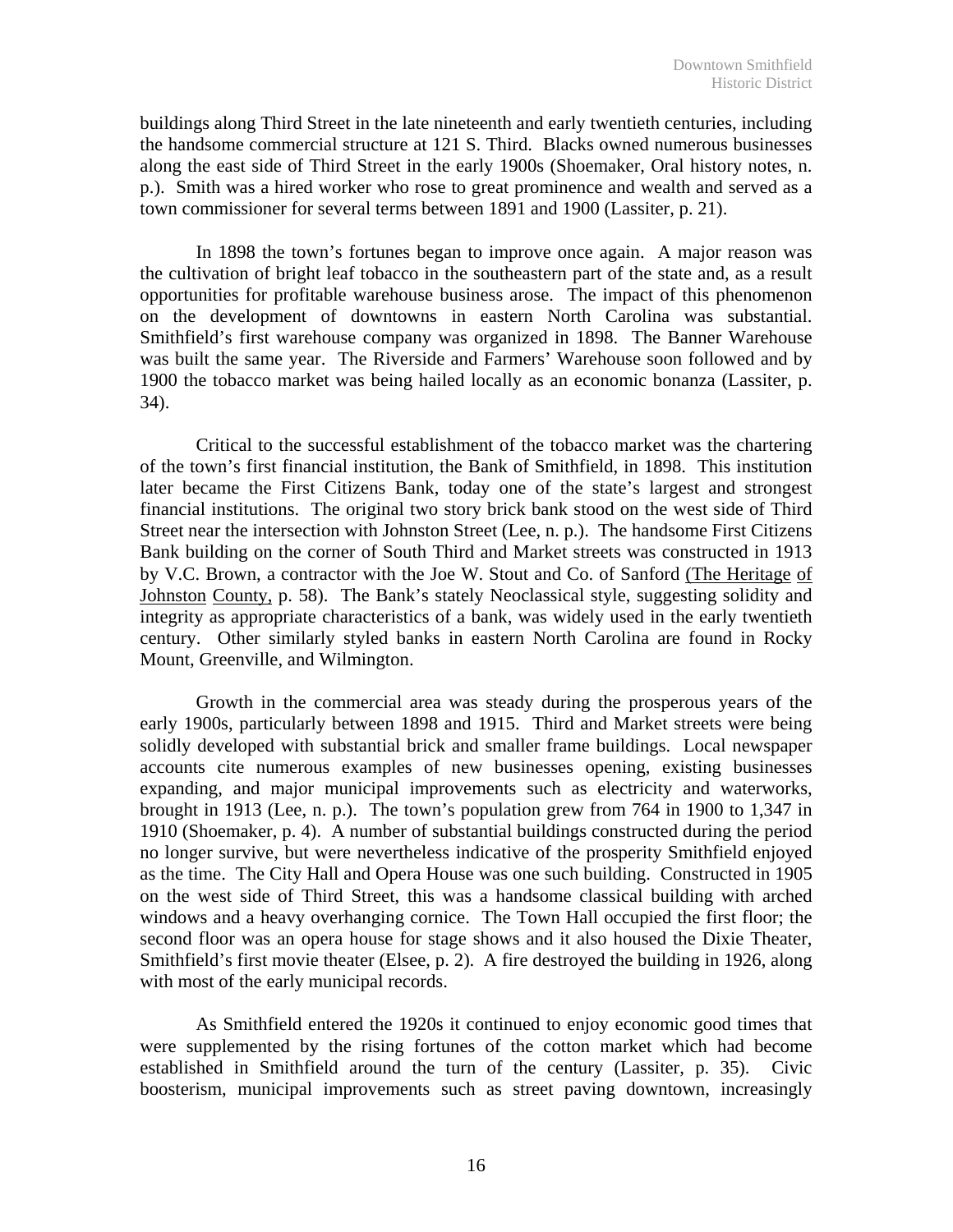mobile and affluent lifestyles, and a general optimism about the town's future brought continued business expansion (Lassiter, p. 46). Although the town already boasted three department stores, W.L. Woodall's, J.D. Spier's, and Davis Department Store, Third Street saw a monumental new addition in 1921 with the imposing Austin's Department Store (Smithfield Herald, March 23, 1993). Built by Willis Austin to replace the Austin-Stephenson Store across the street, this was billed as the largest department store in eastern North Carolina.

 The close of the 1920s brought an effective end to Smithfield's remarkable period of growth, as it did in other eastern North Carolina towns. The Great Depression brought construction and expansion in the business district to a virtual standstill until the 1940s, when a wartime economy helped initiate a business upturn (Lassiter, p. 48). In spite of the Depression, two important buildings were constructed in the 1930s in the downtown area. The Howell Theater was built by H.P. Howell in 1935 after the Sanders Theater on East Market burned in 1934. Howell operated theaters all over eastern North Carolina, as well as several in Smithfield. The construction of the Howell Theater continued a long and important tradition of motion pictures as a vital part of the Town's social life. Howell's theater was designed by local architect Miles Hildebrand, who was employed by the local J.P. Rogers Construction Co. Its striking Art Deco design was popular for theaters in the 1920s and 1930s; other examples in eastern North Carolina are found in Clinton and Rocky Mount.

 Smithfield had always had downtown hotels, which were important to the business community. By the 1920s the old "Tuscarora Inn" (also known as the Smithfield Hotel) on Market Street had become obsolete and the need for a new hotel was apparent. It was not until 1937 that the town's last hotel, the Gabriel Johnston Hotel, was constructed. Financed by a local stock company, the Gabriel Johnston was hailed as Smithfield's "modern hotel" (Smithfield Herald, Dec. 31, 1937). However, as was typical of downtown hotels in general, the post-World War II coming of motels along nearby interstate highways brought decline to the Gabriel Johnston and in 1962 it was sold to the town and converted into municipal offices (Lassiter, p. 46).

 Smithfield's downtown district today appears to be quite vital, with property owners undertaking improvement projects and a downtown corporation promoting downtown in general. A major rehabilitation project involving the Austin's Department Store will result in new downtown housing and other projects are contemplated which will help preserve the area's historic resources.

## Commerce and Architecture Contexts

The major influences upon the development of Smithfield's commercial district, the railroad and the tobacco industry, are the same forces, which influenced the growth of downtown areas all over eastern North Carolina in the late-nineteenth and early-twentieth centuries. The patterns of growth among towns in the region are remarkably similar, as are the physical characteristics of the downtowns which resulted from that growth.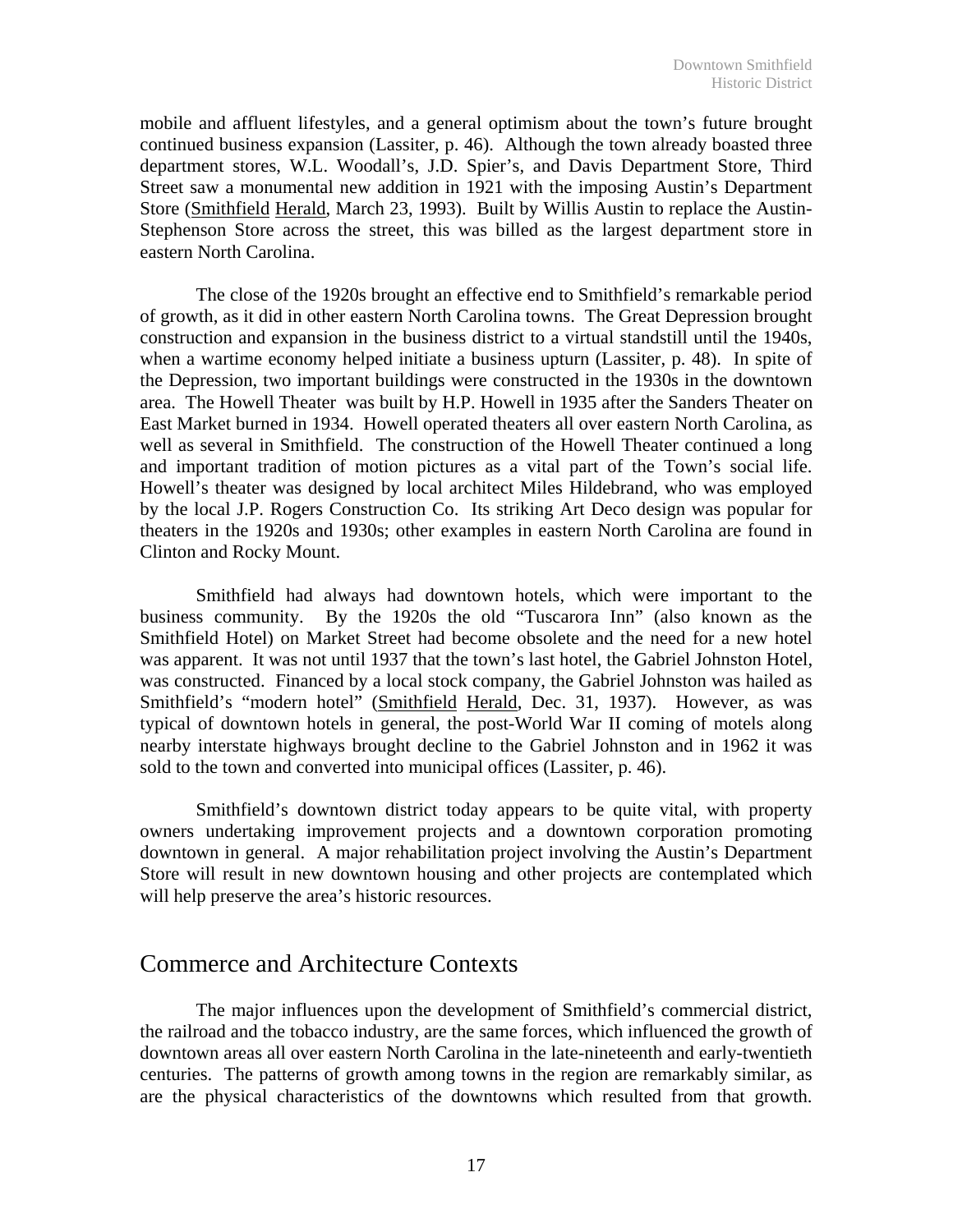Rocky Mount and Wilson are two small eastern North Carolina cities whose commercial areas were greatly influenced by railroads and tobacco-related industries, as was Smithfield's.

 Although the Wilmington and Weldon Railroad came to Rocky Mount in 1840, it was not until the late 1880s that any real effort was made to capitalize on the town's diversified economy, excellent location, and good rail transportation to expand the business area. A major catalyst for expansion was the tobacco market, which opened in the late 1880s and spawned a number of allied industries, including the founding of the Bank of Rocky Mount to handle the large amounts of cash in town during the tobacco season (Mearns, n.p.). The early warehouses and prizeries (storage facilities for purchased tobacco) were built of frame, but by 1900 they were being replaced with brick structures. At least six major warehouses were constructed in the early-twentieth century, all located along the railroad at the north end of the commercial area.

 As the tobacco industry flourished, the adjacent commercial area in Rocky Mount grew well into the 1920s. One-and two-story brick commercial buildings, with the popular varieties of raised brick ornamentation, lined the main streets. Service-related businesses, such as banks, offices, and hotels, occupied major buildings executed in the popular Neoclassical and other Revival styles and flourished in response to the booming economy.

 In Wilson, the commercial area surviving today, like Smithfield's, post-dates disastrous fires. These occurred in Wilson in 1868 and 1884, wiping out the early frame commercial area, which had grown up in response to the coming of the Norfolk and Southern Railroad in 1881. Like Smithfield, rebuilding after the fire was executed in widely available and cheaper brick, and the commercial area rebounded somewhat because of its location along the railroad. However, it was again the institution of the tobacco market which brought the greatest growth and prosperity in Wilson. The local market opened in 1890 and warehouse companies thrived. The first prizery was build that year, sited near the railroad for easy transportation of goods. The tobacco-related buildings were grouped together in a district adjacent to the commercial area, which grew significantly between the late-1890s and 1929 when the Depression hit. By then Wilson's tobacco market had the beginnings of what would become a world-famous tobacco industry.

Wilson's commercial area is entirely consistent with the traditional patterns of development and expression of architectural forms and finished in the early-twentieth century. Similar to Rocky Mount and Smithfield, the area is dominated by brick commercial structures, mostly one-and-two-stories in height and with various expressions of brick ornamentation. Examples of substantial buildings executed in more academic styles also contribute to the historic commercial streetscapes. As elsewhere, the retail businesses and the service-oriented institutions developed in response to, and to serve, the growing economy of the early twentieth century.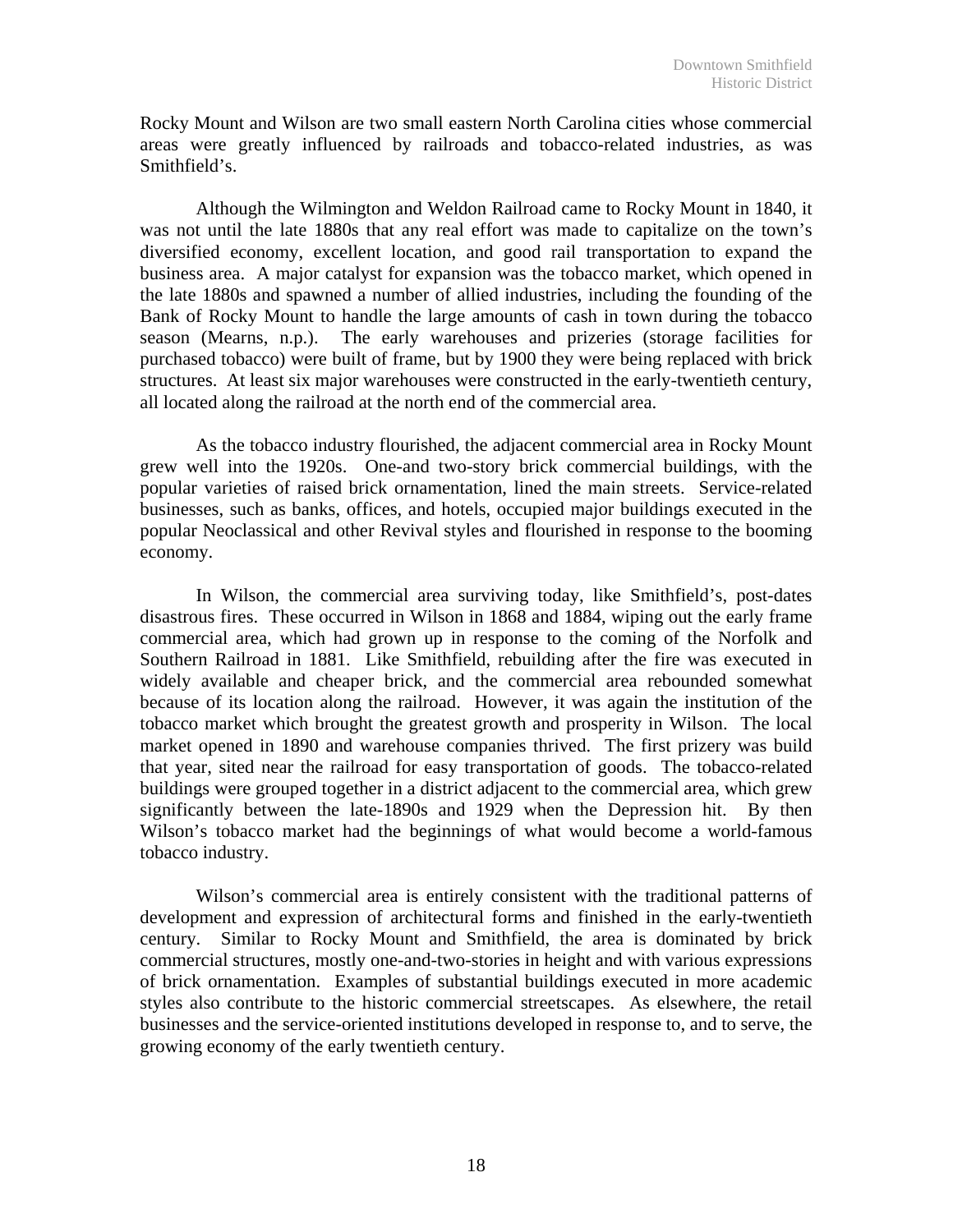## Significant Dates

Architect / Builder

Rogers, J.P. Stout, J.W.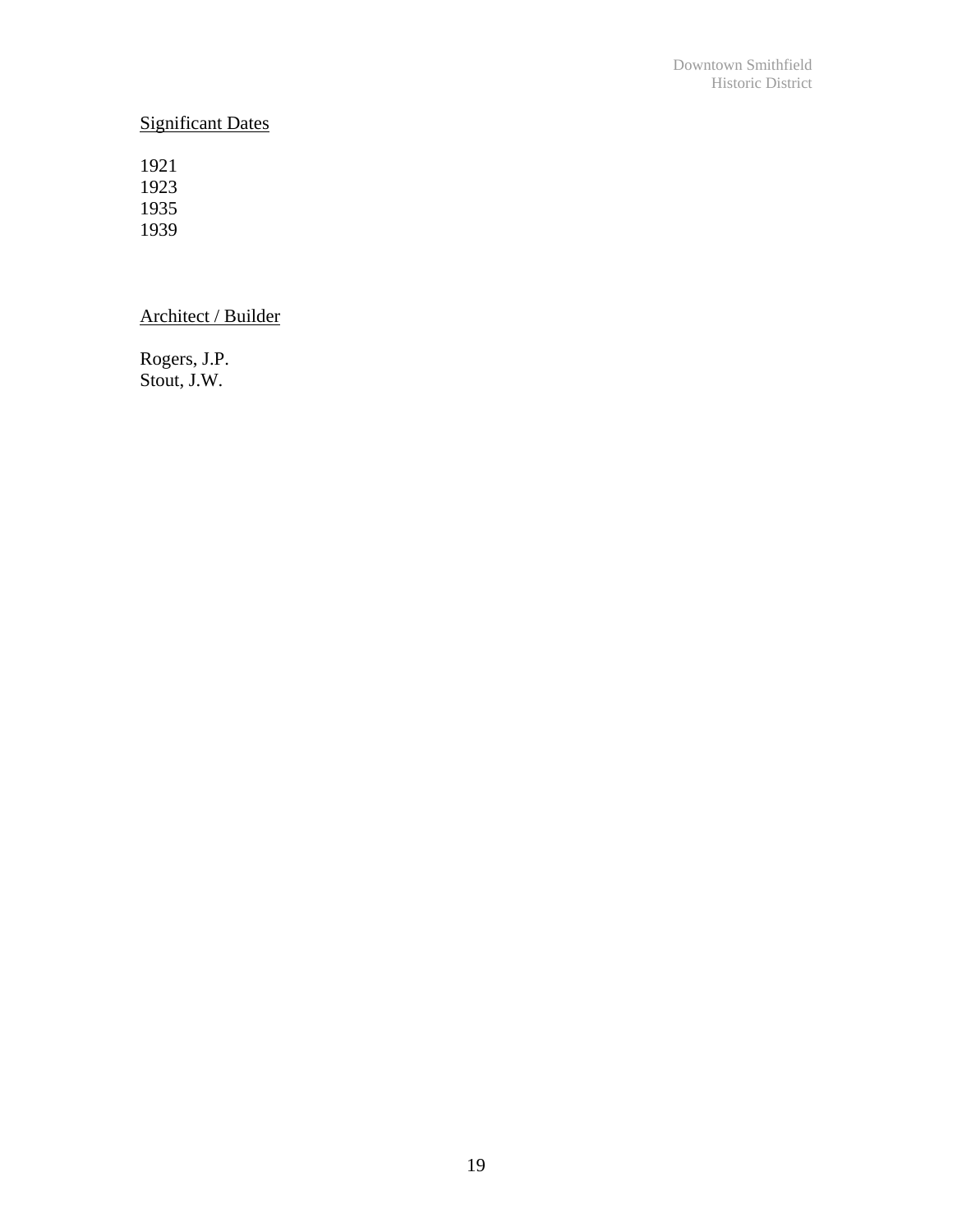## MAJOR BIBLIOGRAPHIC REFERENCES

- Elsee, Allison S. "The History of Theaters in Smithfield," unpublished paper. University of North Carolina, Nov. 19, 1979.
- Greco, Thomas A. The Historic Architecture of Selma, North Carolina. North Carolina Division of Archives and History and the Town of Selma, 1980.
- Lassiter, Tom J. "Smithfield's 200 Years 1777-1977" Bicentennial Supplement to the Smithfield Herald, April 15, 1977.
- Lee, Mrs. Margaret, interview. Conducted by Beth P. Thomas, April 1, 1993.
- Little, Mrs. Ruth. National Register nomination, "Hood Brothers Buildings." North Carolina Department of Cultural Resources, Division of Archives and History, 1986.
- Mearns, Kate. Central City Historic Buildings Inventory, Rocky Mount, North Carolina. Central City Revitalization Corporation, 1979.
- Sanborn Maps, Town of Smithfield; 1885, 1891, 1896, 1901, 1908, 915, 1924.
- Shoemaker, Mary McCahon. An Inventory of Historic Architecture, Smithfield, N.C., 1977. North Carolina Department of Cultural Resources, Division of Archives and History, 1977.
- Smithfield, N.C. "A Potpourri of Jottings," Compiled by Mrs. Margaret McLemore Lee, November, 1980.
- Smithfield Herald, Jan. 8, 1904; May 5, 1911; Dec. 31, 1937; Harvest Editions, 1950 and 1969; Nov. 30, 1954; Dec. 8, 1978; Nov. 27, 1984; Feb. 26, 1985; March 23, 1993.
- Survey and Planning Branch Files, Division of Archives and History.
- The Heritage of Johnston County, N.C., Compiled by the Johnston County Book Committee, 1985.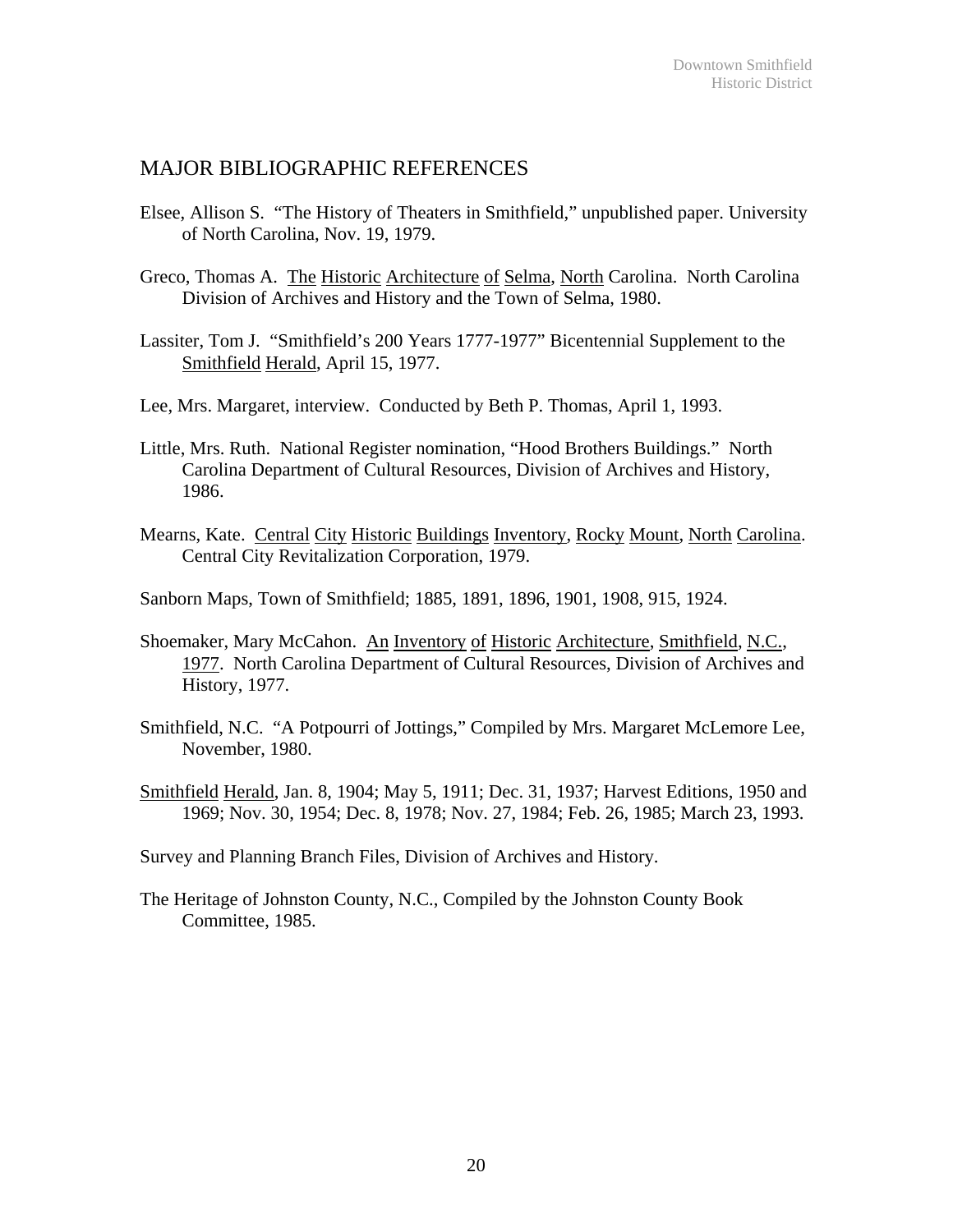# Boundary Map

Boundaries of the Downtown Smithfield Historic District are shown on the accompanying map, which was prepared by the Town of Smithfield Geographic Information Services.

# Boundary Justification

The boundaries of the Downtown Smithfield Historic District are drawn to include the surviving intact portions of the late nineteenth and early twentieth century commercial area in Smithfield. The boundary reflects what is currently listed on the Nation Registry of Historic Places.

# Photographs

The following information applies to all photographs

Photographer: Mark E. Helmer, AICP Date: December 2007